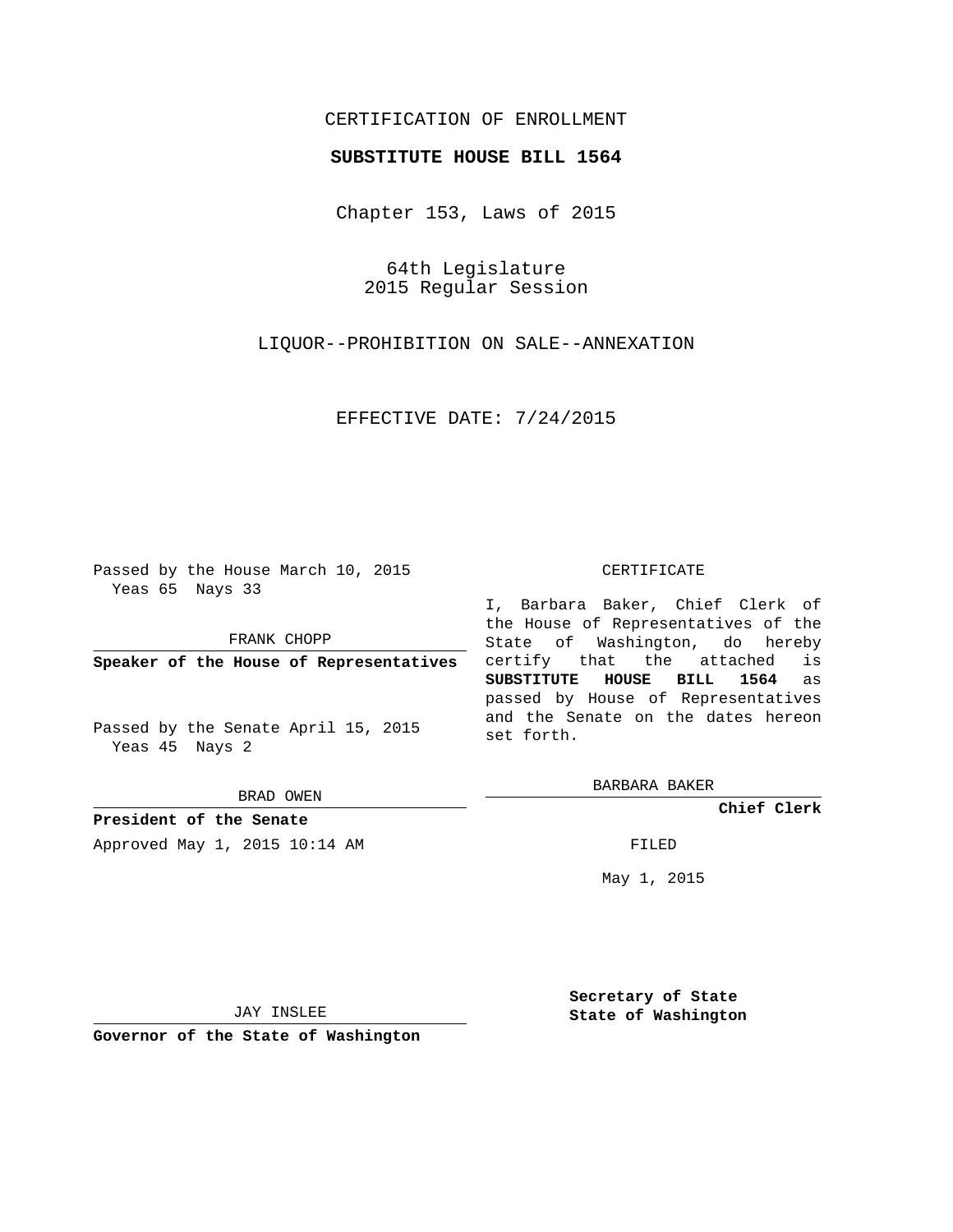## **SUBSTITUTE HOUSE BILL 1564**

Passed Legislature - 2015 Regular Session

**State of Washington 64th Legislature 2015 Regular Session**

**By** House Commerce & Gaming (originally sponsored by Representatives Kilduff and Muri)

READ FIRST TIME 02/16/15.

1 AN ACT Relating to the local option prohibition on the sale of liquor; and amending RCW 66.40.010 and 66.40.030.2

3 BE IT ENACTED BY THE LEGISLATURE OF THE STATE OF WASHINGTON:

4 **Sec. 1.** RCW 66.40.010 and 1957 c 263 s 3 are each amended to 5 read as follows:

6 (1) For ((the purpose of)) an election upon the question of 7 whether the sale of liquor( $(s - shall - be)$ ) is permitted, the election 8 unit ((shall)) must be any ((incorporated)) city or town, or ((all)) 9 that portion of any county not ((ineluded)) within ((the limits of 10 incorporated)) cities and towns.

11 (2) This section is subject to the exception specified in RCW 12 66.40.030(2).

13 **Sec. 2.** RCW 66.40.030 and 2009 c 271 s 9 are each amended to 14 read as follows:

15  $(1)$  Within any ((<del>unit referred to in RCW 66.40.010, there may be</del> 16 held a separate election)) election unit referred to in RCW 17 66.40.010, subject to the exception specified in subsection (2) of 18 this section, a separate election may be held upon the question of 19 whether the sale of liquor under spirits, beer, and wine restaurant; 20 spirits, beer, and wine private club; spirits, beer, and wine